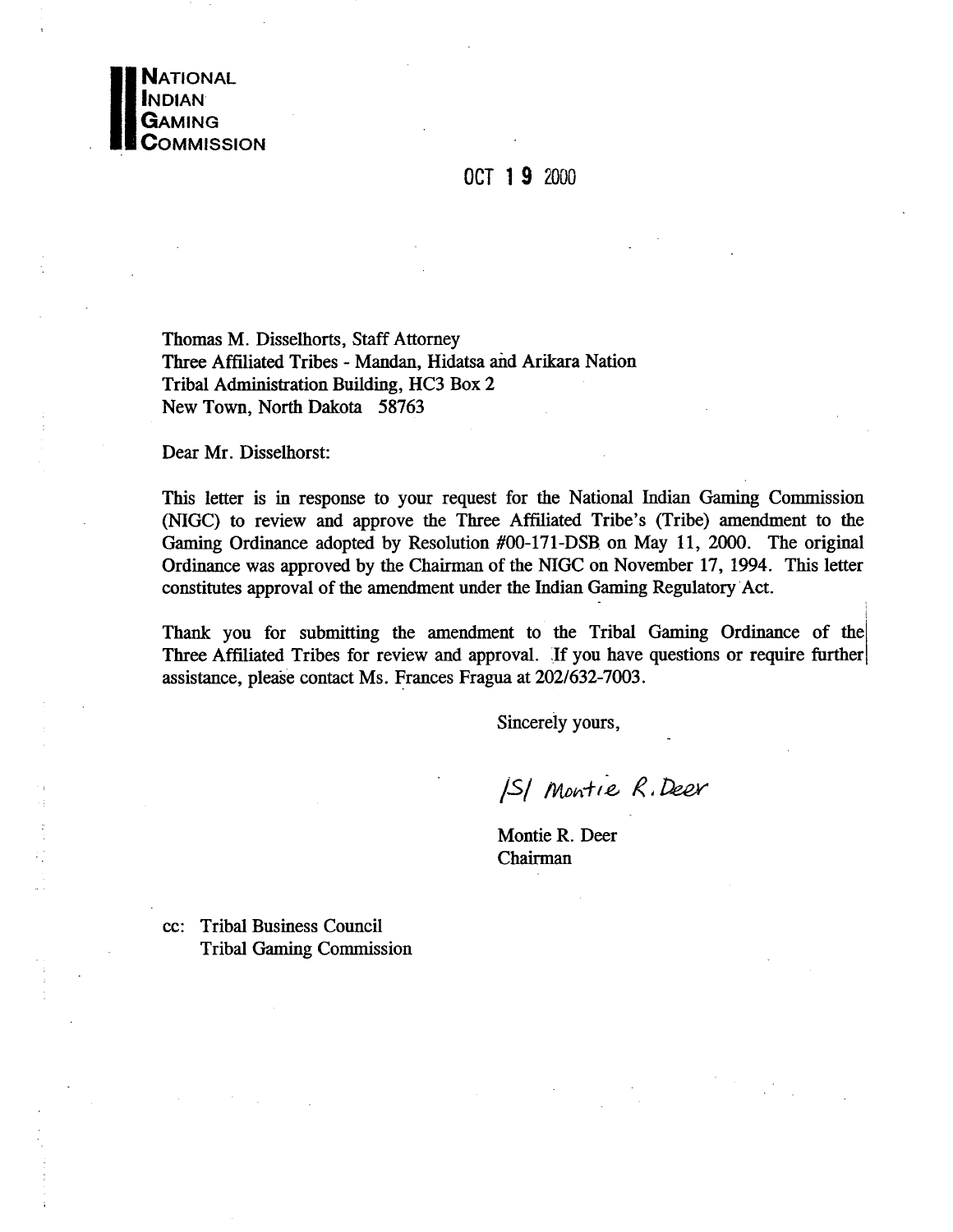**Resolution # 00- /7/ -DSB**

# **RESOLUTION OF TILE GOVERNING BODY OF filE THREE AFflLIATED TRIBES OF THI ;.j <sup>~</sup> -~ (9 FORT BERTHOLD RESERVATION U~i**

- **WHEREAS, This Nation having accepted the Indian Reorganization Act of June 18, 1934, and the authority under said Act; and**
- **WHEREAS, The Constitution of the Three Affiliated Tnl,es generally authorizes and empowers the Tribal Business Council to engage in activities on behalf of and in the interest of the**  $w$  **welfare** and **benefit** of the Tribes and of the enrolled members thereof; and
- **WHEREAS, Article VI, Section 5(1) of the Constitution of the Three Affiliated Tribes specifically authorizes and empowers the Tribal Business Council to adopt resolutions regulating the procedure of the Tribal Business Council, other Tribal government entities, and Tribal officials; and**
- **WHEREAS, Via Resolution Nos. 94-38-MW and 94-084-BR, the Tribal Business Council adopted <sup>a</sup> Tnl,al Gaming Ordinance, Chapter 27 of the Codified L2ws of the Three Affiliated Tribes, which was approved by the National Indian Gaming Commission (NIGC) on November 17, 1994 and March 8, 1995; and**
- **WHEREAS, The Tribal Gaming Ordinance, in Section 2.1, established <sup>a</sup> Tribal Gaming Commission composed offive (5) members, with one (1) alternate; and**
- **WHEREAS,** The Tribal Business Council has determined that it wants a Tribal Gaming Commission **composed of seven (7) members, and by action ofthe Council taken on March 7, 2000 by Resolution No. 00-72, and by action of the Council taken on March 10, 2000, by Resolution No. 00-88, has appointed \~itney Bell as the seventh member ofthe Tribal Gaming Commission and Luther Giinnell as an eighth member of the Tribal Gaming Commission, respectively,**
- **NOW, nJ1~REF0RE, BE iT RESOLVED, That the Tribal Business Council of the Three Affiliated Tribes hereby amends Section 2 ofthe Tribal Gaming Ordinance ofthe Three Affiliated Tribes to read as follows:**

#### **SECTION 2. TRIBAL GAMING COMMISSION**

**2.1 There is hereby established a gaming Commission which shall be called the Three Affiliated Tribes Gaming Commission. The Commission shall have seven (7) members all of whom shall be appointed by the Tribal Business Council. The Commission shall be filled by selecting from the adult enrolled members of the Three Affiliated Tribes resident on the Reservation. The members of the Commission shall serve terms of four (4) years.**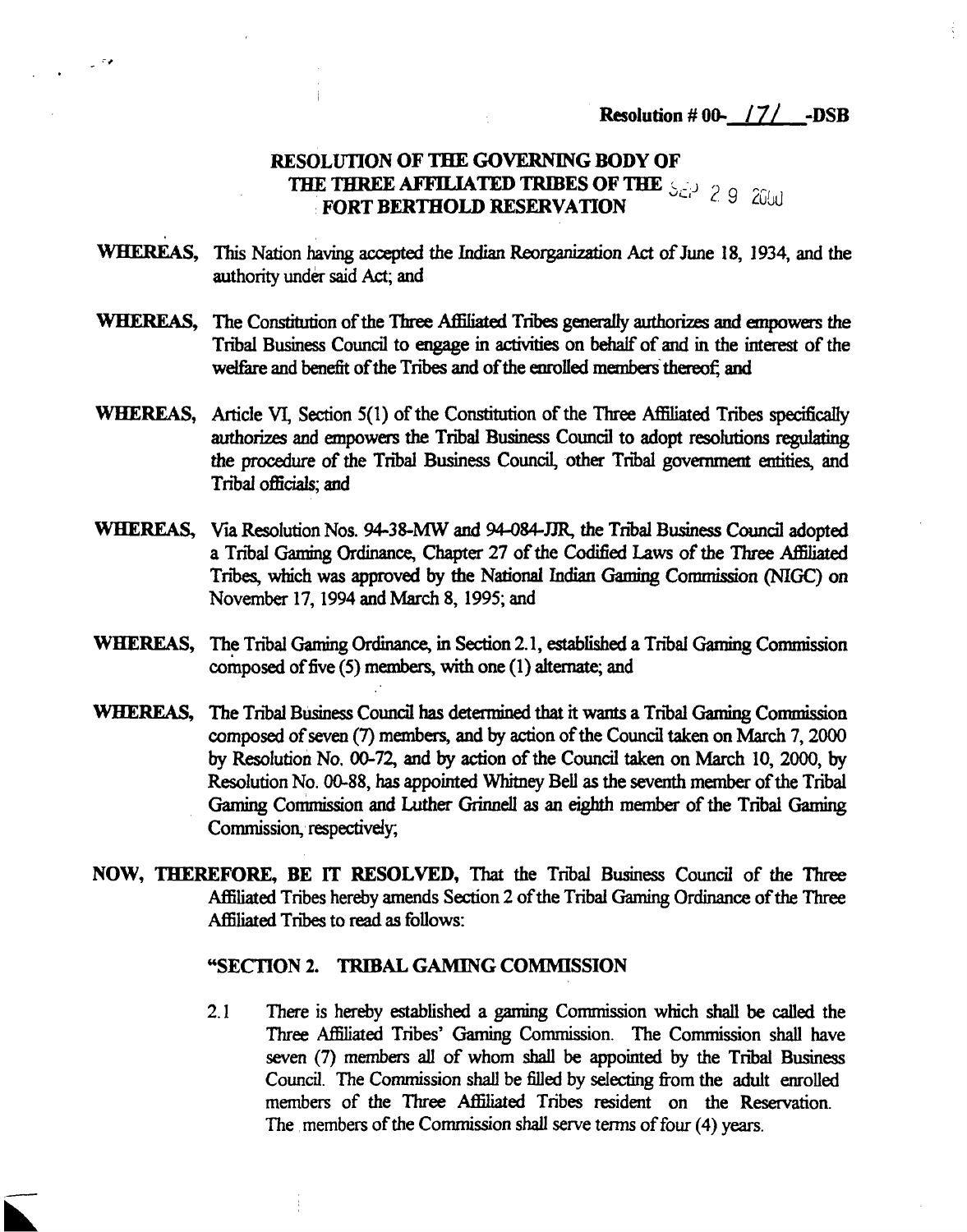### **Resohition #00. 17/ -DSB Page 2 of 3**

**SUccessor Commission members shall be designated not sooner than sixty (60) days nor later than thirty (30) days before the terms ofthe members ecpire. A Commission member may be removed duiing his or her term for cause upon <sup>a</sup> two-thirds vote ofthe members voting ofthe CounciL Vacancies which ocour by death, disability, resignation or removal shall be filled by the Council within thirty~ (30) days after the vacancy ocaus, and such replacement shall save the remainder** of the terms of the former member.

- **2.1.1 The Commission shall be funded in accordance with a budget prepared by the Commission and as approved by the Council.**
- **2.2 No member ofthe Commission shall engage in any business which is subject to regulation by the provisions ofthis Ordinance.**
- **2.3 The Commission shall act by majority vote of <sup>a</sup> quorum present and each member of the Commission shall be entitled to one vote. A quorum shall consist offive (5) members.**
- **2.4 The Tnl,al members shall appoint the members of the Commission as soon as possible after the effective date of the Ordinance. Such members shall assume their offices immediately upon appointment;, and shall serve until their successors are appointed.**
- **2.5 The Commission shall elect from among its members a Chairman, a Comptroller, and such other officers as the Commission may deem appropriate. The Comptroller shall be bonded, and shall be responsible for all money collected by the Commission.**
- **NOW ThEREFORE, BE iT FURTHER RESOLVED, That the Tribal Business Council hereby ratifies any and all acts of the Commission taken since March 7, 2000 to the present, in which the seventh and eighth members appointed by the Council on March 7, 2000 and March 10, 2000 have pathcipated and**
- **NOW, THEREFORE, BE iT FURTHER RESOLVED, That the Tnl,al Business Council does hereby rescind Resolution No. 00-88 appointing Luther Giinnell as a Gaming Commissioner in its entirety, and instead appoints Luther Giizmell as a liaison between**  $t$ he Gaming Commission, management of the Casino, and the Tribal Business Council, **to be paid as permitted pursuant to a budget for the position as may prepared by the Tribal TreasUrer and**